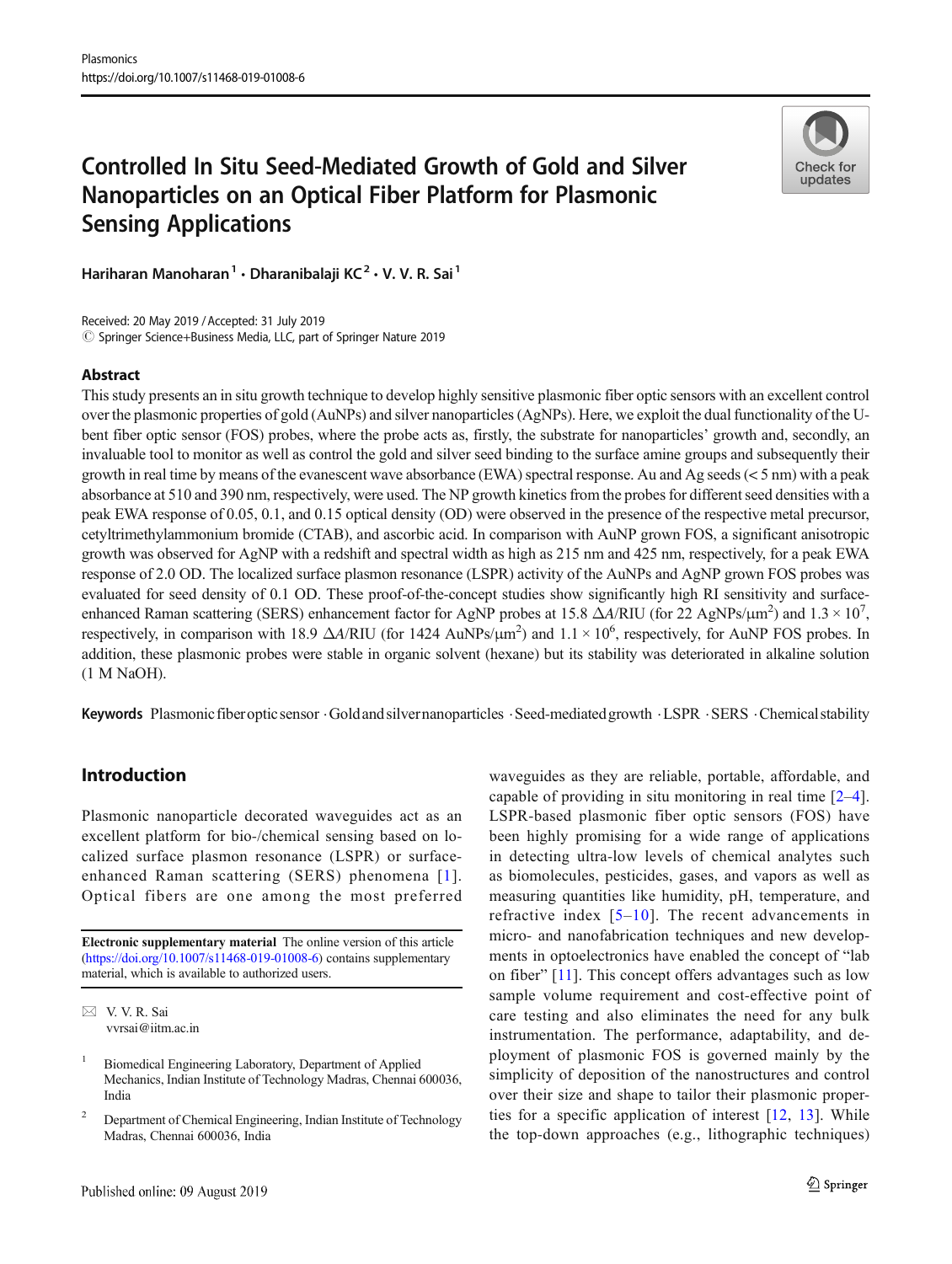offer advantage to fabricate a desired plasmonic nanostructure with high repeatability for planar waveguides, the bottom-up approaches are more cost-effective and suitable for cylindrical fiber optic waveguides to chemisorb nanostructures of a desired size and shape obtained by wet-chemical synthetic means [[14](#page-8-0)].

Anisotropic nanoparticles are the ideal choice for fabricating a highly sensitive plasmonic FOS [\[15\]](#page-8-0). In many instances, anisotropic noble metal nanoparticles such as nanorods, stars, and bipyramids are synthesized by a seed-mediated technique using the metal precursors, sitespecific surfactants, and reducing agents in aqueous solution [[16](#page-8-0), [17\]](#page-9-0). Cationic surfactant like CTAB is well known to preferentially adhere to certain crystalline planes and direct the shape of anisotropic nanoparticle [\[18\]](#page-9-0). In aqueous solution phase, dense CTAB bilayer on the nanoparticle surface is known to impede their chemisorption to a functionalized optical fiber surface and hence poses a key challenge in developing a highly sensitive plasmonic FOS [[19\]](#page-9-0). Prolonged incubation time (more than 24 h) of a substrate in the colloidal solution and low nanoparticle loading density make this immobilization procedure less attractive [[20](#page-9-0), [21\]](#page-9-0). Moreover, the excess CTAB in the solution phase has to be removed by laborious centrifugation procedures for effective immobilization [\[22](#page-9-0)].

As an alternative to these less-efficient chemisorptionbased techniques, an in situ growth of seed nanoparticles immobilized on an optical fiber surface is adopted in this study. Here, the seed nanoparticles are chemically synthesized without any addition of CTAB in aqueous solution and chemisorbed to an amine-functionalized optical fiber. Subsequently, the seeded fiber probe is immersed in a "growth solution" which promotes the deposition of metals directly on the seed particles with CTAB as capping agent. Growth solution used in this study was modified from the established protocol developed by Jana and co-workers [\[23](#page-9-0), [24](#page-9-0)]. Using this method, the final nanostructures that are grown can be precisely controlled by seed concentration, incubation time and by modulating the growth conditions [\[25](#page-9-0)].

In this study, we utilize U-shaped optical fiber for realizing the plasmonic FOS. The U-bent probes are known to exhibit higher evanescent wave absorbance (EWA) and superior refractive index (RI) sensitivities compared with straight fiber probes [[26](#page-9-0)–[29](#page-9-0)]. This study demonstrates the dual functionality of the U-bent probes where the probe acts as the substrate for nanoparticle's growth as well as a valuable tool to real-time monitor the growth by measuring the evanescent wave-based absorbance spectral measurements. Further, the LSPR-based refractive index sensitivity, SERS activity, and chemical stability of the newly fabricated plasmonic FOS were evaluated.

# Experimental Methods

# Materials

For nanoparticle synthesis, gold (III) chloride trihydrate  $(HAuCl<sub>4</sub>·3H<sub>2</sub>O)$  was procured from Sigma. Silver nitrate  $(AgNO<sub>3</sub>)$ , sodium borohydride (NaBH<sub>4</sub>), trisodium citrate, and ascorbic acid were procured from Merck, and cetyltrimethylammonium bromide (CTAB) from SRL chemicals, India. All experiments were carried out using deionized (DI) water (Milli-Q, resistivity = 18.2 M $\Omega$  cm).

Multimode optical fibers (FT200UMT, numerical aperture  $= 0.39$ ) with silica core (diameter 200  $\mu$ m) and polymer cladding were procured from Thorlabs Inc., USA. Fiber optic spectrometer, USB 4000, with a CCD array detector (200 to 1100 nm wavelength range), and halogen light source, HL-2000, from Ocean Optics were used.

#### U-Bent Fiber Probe Preparation

Silica fibers were cut to a length of 30 cm using a fiber cleaver, and the distal ends were polished using a polishing disc. The buffer and the cladding layers were removed (decladding) over a length of 1 cm in the middle of fiber with the help of a sharp blade. U-shaped fiber probes were fabricated by exposing the decladded region (straight fiber) to a butane flame and manually bending it at  $\sim$  1000 °C. Subsequently, the Uregion (sensor surface) was washed with excess acetone and ethanol followed by DI water. The fiber bend diameter was  $1.0 \pm 0.2$  mm. Fiber probes were examined under an optical microscope to select probes of a desired geometry and confirm complete decladding (Fig. S1, supplementary information). From here on, we refer this newly constructed U-bent fiber as the sensor probe. To generate silanol groups on the silica fiber core surface of the U-bent region, the probes were dipped in piranha solution (70% sulfuric acid + 30% hydrogen peroxide) for 30 min and washed with excess DI water. The cleaned probes were dried at 100 °C for 30 min. Then, the probes were incubated in 1% solution of 3-aminopropyltriethoxysilane (APTES, prepared in absolute ethanol) for 15 min followed by excess ethanol wash. Loosely bound silane molecules were removed by sonicating the probes in ethanol for 15 min. Later, it was kept in hot air oven for  $100 \degree C$  (60 min) for curing. Subsequently, the aminefunctionalized probes were stored in nitrogen ambience till further use.

## Optical Setup

The schematic of the experimental setup is shown in Fig. [1a.](#page-2-0) Here, one end of the probe was illuminated using a broadband light source (halogen light), and the other end was connected to a fiber optic spectrometer. The data was acquired in real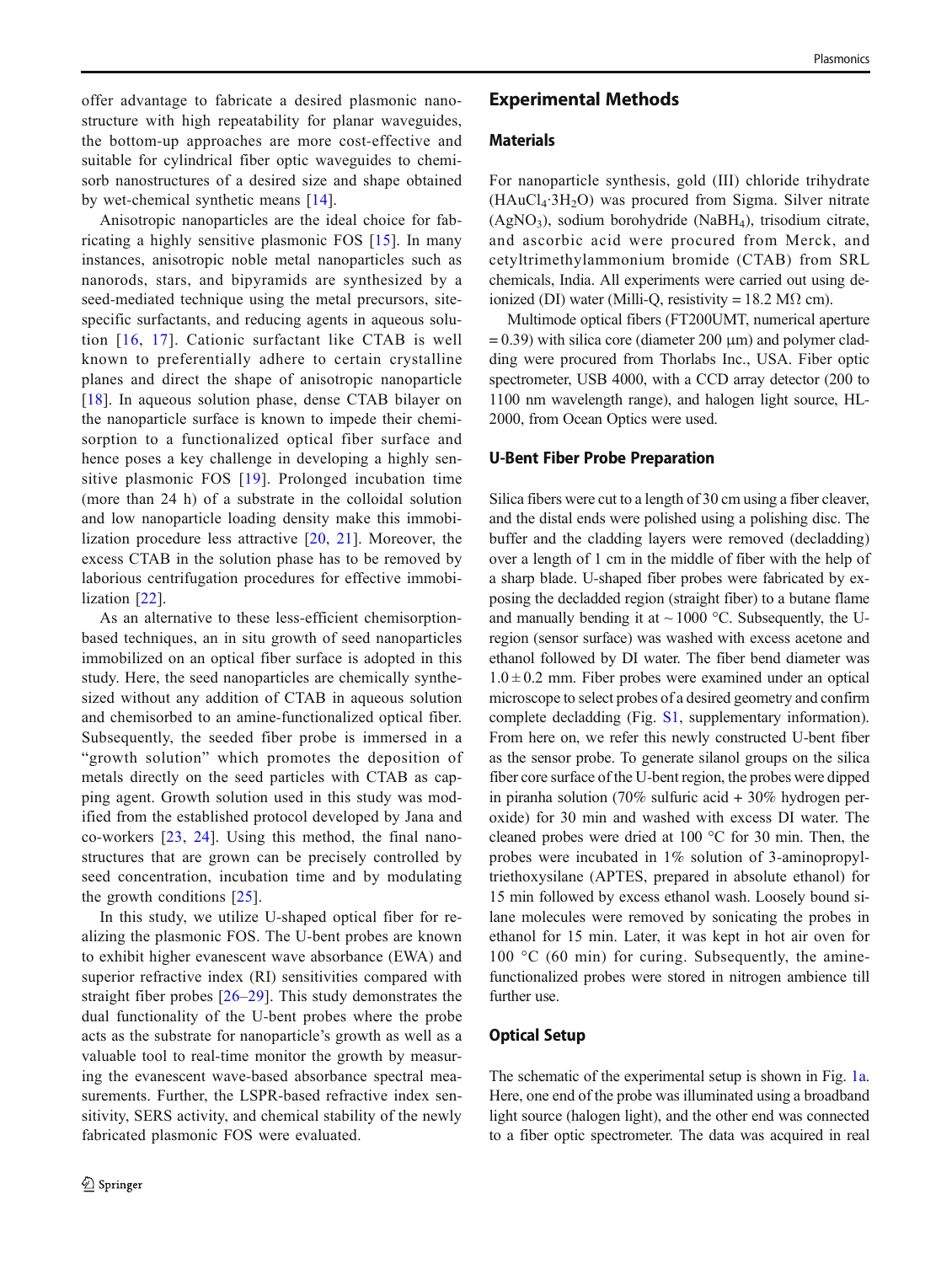<span id="page-2-0"></span>



Fig. 1 a The experimental setup. b Schematic diagram of seed-mediated growth of NPs (silver and gold seeds) on the surface of U-bent fiber probe

time using SpectraSuite software (version 1.6.0 11) with scan averaging between 100 and 200 spectra. The sensing U-region was immersed in a sample holder which contains either seed or growth solution (volume of 500 μl). At the end of measurement, the probe was washed with excess DI water to remove loosely bound particles.

# Seed Particle Synthesis

Gold and silver seed nanoparticles were separately synthesized using  $N$ aBH<sub>4</sub> as strong reducing agent and sodium citrate as capping agent as described below [[23](#page-9-0), [24\]](#page-9-0). Firstly, gold seed particles were synthesized taking a 20 ml aqueous mixture containing  $0.25$  mM HAuCl<sub>4</sub> (gold precursor), and  $0.25$  mM trisodium citrate. To this solution, 0.6 ml of freshly prepared  $0.1$  M NaBH<sub>4</sub> (ice-cold) was added under vigorous stirring conditions. Similarly, for silver seed particle synthesis, HAuCl<sub>4</sub> was replaced by  $AgNO<sub>3</sub>$  (silver precursor) in the abovementioned protocol. The seed particles were used after 5 h.

## Seed Immobilization and Nanoparticle Growth

The nanoparticles were grown on amine-functionalized Ubent fiber probes as shown in Fig. S1c (supplementary information). The U-bent fiber probes were incubated in the aqueous seed solution (Au and Ag seeds) diluted by 5 times, which was done mainly to avoid aggregation of the seeds on the probe surface. The seed particles were allowed to chemisorb to the probes until a desired absorbance response is obtained. Subsequently, the probes were taken out of the seed solution and immediately washed thrice with DI water by introducing them into three different vials containing DI water. Concentration of seeds on the fiber probes were controlled by tuning the incubation time. The probes immobilized with gold or silver seeds were dipped in gold or silver growth solution, respectively. Gold growth solution contained 25 μl HAuCl<sup>4</sup> (50 mM), 2.25 ml CTAB (100 mM), and 20 μl ascorbic acid (100 mM), whereas silver growth solution consisted of 32 μl AgNO<sub>3</sub> (20 mM), 2.25 ml CTAB (100 mM), 125 μl ascorbic acid (100 mM), and 25  $\mu$ l NaOH (1 M). The deposition of gold or silver on seed nanoparticles was monitored in real time using a fiber optic spectrometer. The nanoparticles were allowed to grow till the absorbance plasmonic peak wavelength reaches a value of 2.0. Then, the growth of nanoparticles was arrested by taking the probes out of growth solution and washing it with excess of DI water.

## Refractive Index Measurements

Sucrose solutions with refractive index (RI) values ranging from 1.333 to 1.348 RI units (RIU) were prepared by dissolving sucrose of different weights in DI water. The final concentrations of these solutions were verified in terms of brix value using a handheld digital refractometer, PAL1 (Atago, Japan) at room temperature.

## Raman Scattering Spectroscopy

Nanoparticle grown fiber probes were dipped in 10 mM thiophenol solution prepared in ethanol for 3 h. Then, the probes were washed with excess ethanol and dried under a nitrogen atmosphere. Raman scattering spectra were recorded using a Raman spectrometer (WP 785L, Wasatch Photonics, USA) fitted with f/1.3 collection aperture and a 785-nm laser source under free-space coupling configuration as shown in Fig. [6a](#page-7-0). The laser optical power was 100 mW over a spot size of 70 μm on the fiber probe. Raman scattering spectra were recorded using Enlighten™ software.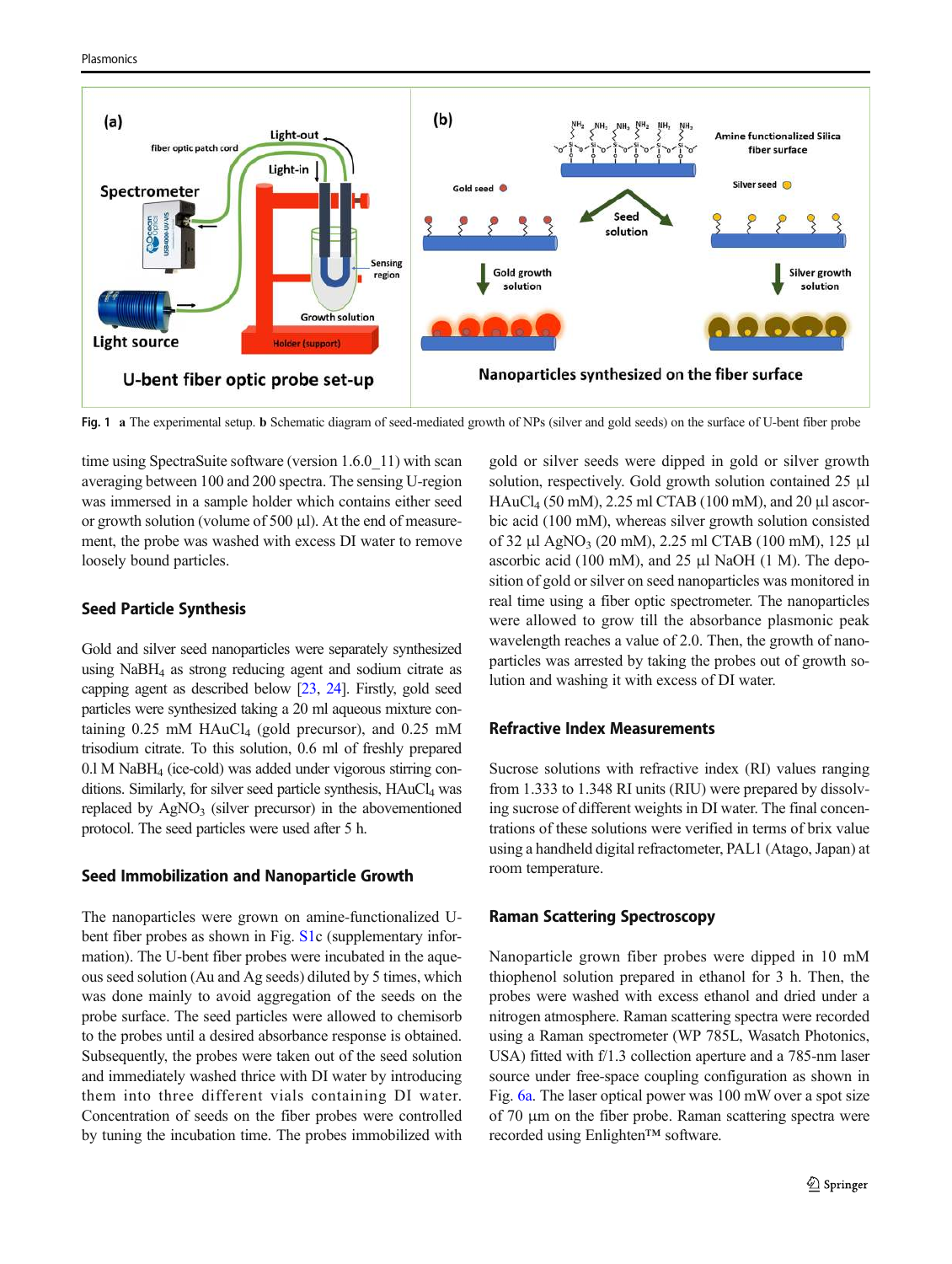#### Chemical Stability Assessment

Freshly prepared plasmonic fiber probes were separately incubated in hexane, HCl (1 M), and NaOH (1 M). The stability was quantified by monitoring the surface plasmon peak of AuNPs and AgNPs for 1 h. For this study, a highly stable white LED light source built in-house was used.

# Characterization

For cuvette-based UV-visible spectral measurements, Cary-60 spectrophotometer was used. The size of seeds was determined using FEI Tecnai T20 transmission electron microscopy (TEM). The surface plasmon peak from absorbance graphs was obtained by calculating minimum  $dA/d\lambda$  using OriginPro software (edition: b9.5.5.409). The surface morphology was characterized using scanning electron microscopy (SEM, Hitachi 4800), and the energy dispersive X-ray (EDX) technique was used for elemental analysis of the fiber probe surface. Surface coverage of the nanoparticles on the fiber was estimated from SEM images using ImageJ software. Atomic force microscopy (AFM, NX10 Park system) was used to analyze the surface topography and height of the nanoparticles on the FOS.

# Results and Discussion

# Immobilization of Seed Particles on Fiber Probe Surface

The main objective of this study was to fabricate plasmonic FOS probes using seed-mediated growth of gold (AuNPs) or silver nanoparticles (AgNPs) on the probes' surface. Firstly, colloidal gold (Au) and silver (Ag) seed nanoparticle solutions



Fig. 2 Binding response of Au or Ag seeds  $(OD = 0.1)$  to the aminefunctionalized probe was monitored in real time using a fiber optic spectrometer. a Au seed binding was recorded at 510 nm and b Ag seed

were prepared separately by reducing  $HAuCl<sub>4</sub>$  or  $AgNO<sub>3</sub>$  with  $NaBH<sub>4</sub>$  in the presence of sodium citrate. From the cuvettebased UV-visible absorption spectral measurements, a plasmon peak at 510 and 390 nm was observed for Au and Ag colloidal seed suspensions, respectively (Fig. S2, supplementary information). TEM images confirmed presence of the seed particles with mean diameter less than 5 nm (Fig. S3, supplementary information). The aminefunctionalized (APTES) U-bent fiber probes were dipped separately in either Au or Ag seed solution (Fig. [1b\)](#page-2-0). The seed particles were bound to the amine surface through chemisorption. Evanescent wave absorbance (EWA) technique was utilized to monitor the binding of the seeds at 510 nm and 390 nm for gold and silver nanoparticles, respectively (Fig. 2a,b). During the binding process (within 1 min), absorbance was found to increase with time. When the optical density (OD) reached a value of 0.1, the fiber probe was thoroughly washed with excess DI water to restrict seed binding and remove the loosely bound particles on the probe's surface. This technique enabled us to monitor and control the concentration of seeds on the fiber surface. At OD 0.1, the concentration of Ag seeds will be lower than that of Au seeds because extinction coefficient of silver particles is at least four times higher than that of gold particles at any fixed size [[30](#page-9-0)]. As the seed size was less than 5 nm, we were unable to directly capture the surface coverage of seeds using SEM imaging (Fig. S4, supplementary information).

## Seed-Mediated Growth on the FOS Probes

Au- or Ag-seeded fiber probes were subsequently immersed in their respective growth solutions to yield gold (AuNPs) or silver nanoparticles (AgNPs). The immobilized seeds act as the template for nucleation and growth of nanoparticles (NPs). Growth kinetics of NPs was studied by recording EWA-based



binding was recorded at 390 nm. The insets show the EWA-based UVvis spectra, where absorbance increased with seed binding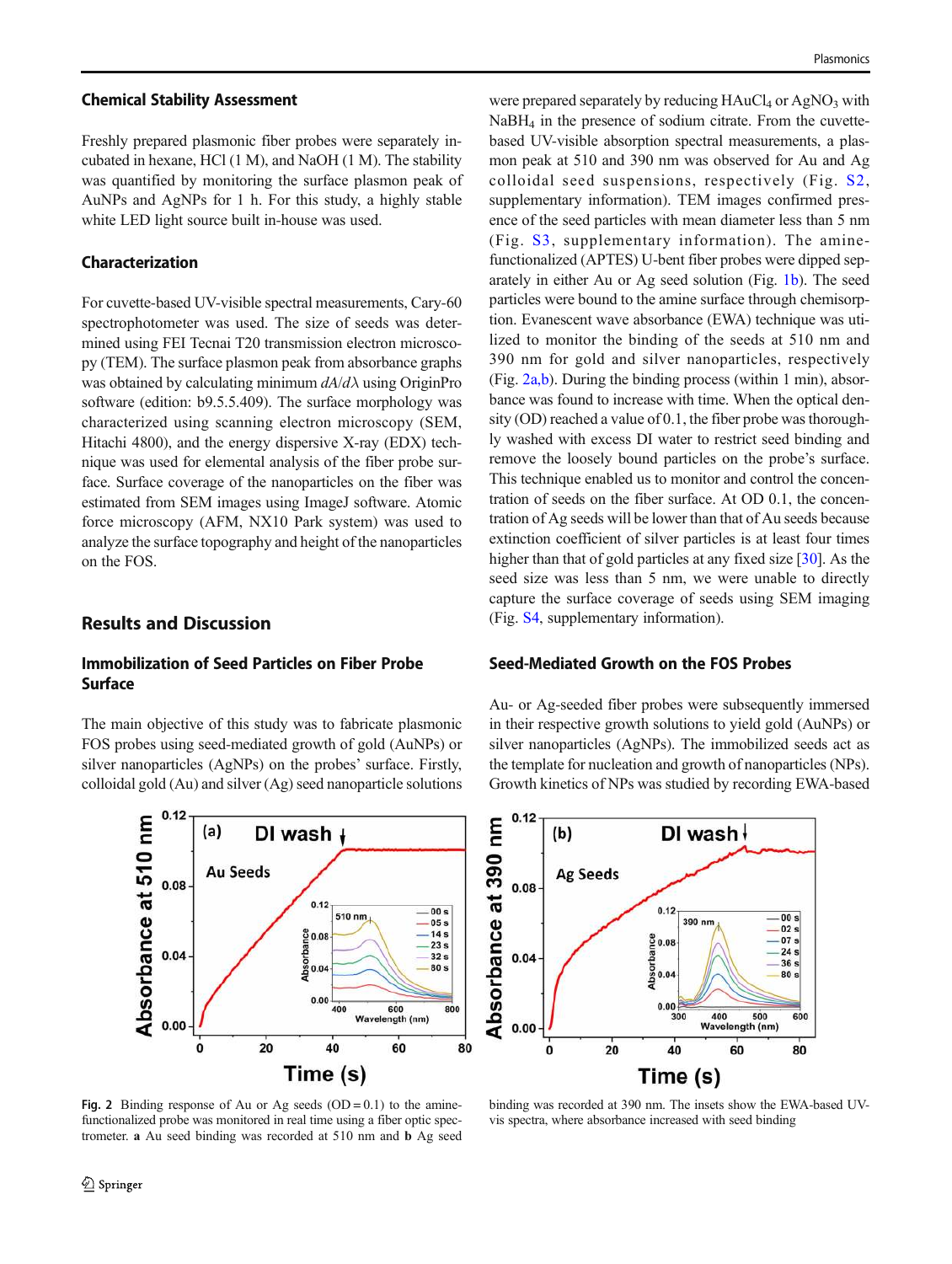UV-vis spectra and monitoring the shifts in surface plasmon peaks in real time. EWA response at the respective characteristic peaks for Au and Ag seeds and the subsequently grown nanoparticles was taken as a measure, in order to be able to compare the plasmonic characteristics of probes obtained with various seed densities after seed immobilization (OD 0.05, 0.1, and 0.15). Similarly, the nanoparticles were allowed to grow until the peak absorbance response reaches 2.0. This absorbance value was chosen mainly due to the constraints on intensity of the light sources used in this study.

Growth of Gold Nanoparticles Au-seeded fiber probes (OD = 0.1 at 510 nm) were dipped in gold growth solution. Figure 3 a shows a steady increase in the EWA spectral response as a result of a rapid AuNP growth over the seed particles. Within 300 s, the peak absorbance response reached a value close to 2.0, and the growth was stopped by washing the fiber with excess DI water. This resulted in a marginal reduction in absorbance as well as a blueshift in the plasmonic peak (from 540 to 535 nm). A resultant redshift of  $\sim$  25 nm (510 to 535 nm) in the LSPR peak was observed. Figure 3 b shows a uniform and proportional rise in the absorbance value at 510, 535, and 600 nm during the AuNP growth, where 535-nm peak remained as the dominant one indicating no considerable shift in the LSPR characteristic peak and thus an isotropic growth in the AuNP. Larger AuNP formation followed by smaller ones was evident from temporal response. AFM image (Fig. S6a, supplementary information) shows that AuNPs of average height  $26 \pm 8$  nm were formed on the probe surface. Further, from the SEM image (Fig. 3e), the surface coverage of the nanoparticles was found to be  $1424 \pm 187$  particles/ μm 2 . A dense and uniform distribution of AuNPs was observed throughout the probe surface (Fig.  $S5a$ , supplementary information).

A similar growth pattern was observed in the case of the other seed densities (Fig. 3c). However, after the completion of growth, the plasmonic peak at 546, 535, and 540 nm with a full width at half maximum (FWHM) value of 207, 226, and 252 nm was observed for seed densities of 0.05, 0.10, and 0.15 OD , respectively. The FWHM was found to widen with increase in the seed density, indicating a widening size distribution of the AuNPs after growth. The SEM images (Fig. 3d, f) show the formation of larger nanoparticles with uniform size for 0.05 OD of seed density, while a wider AuNP size distribution in the case of the probes with seed density of 0.15 OD.

Growth of Silver Nanoparticles Similar to AuNP grown FOS, AgNPs were formed on the fiber probe by immersing Agseeded probe  $(OD = 0.1$  at 390 nm) in silver growth solution. Under the given experimental conditions, it took about 620 s for silver deposition to reach a peak absorbance of 2.0. The growth was stopped by washing the probe with excess DI water (Fig. [4a](#page-5-0)). EWA spectra show a significant redshift in the peak wavelength from 390 to 520 nm upon growth of the AgNPs as also depicted in the temporal response (Fig. [4b\)](#page-5-0). AFM image (Fig. S6b, supplementary information) revealed



Fig. 3 Au seed–mediated growth of AuNPs on a U-bent FOS probe. a EWA-based spectra obtained at different time intervals during the AuNP growth (Au seed  $OD = 0.1$ ). **b** Continuous real-time monitoring of absorbance at different wavelengths, namely, 510, 535, and 600 nm. c EWA

spectra of the AuNP grown over the probes immobilized with seed at different densities measured in terms of peak absorbance as 0.05, 0.10, and 0.15 OD. d–f The respective SEM images of AuNPs (scale bar 500 nm)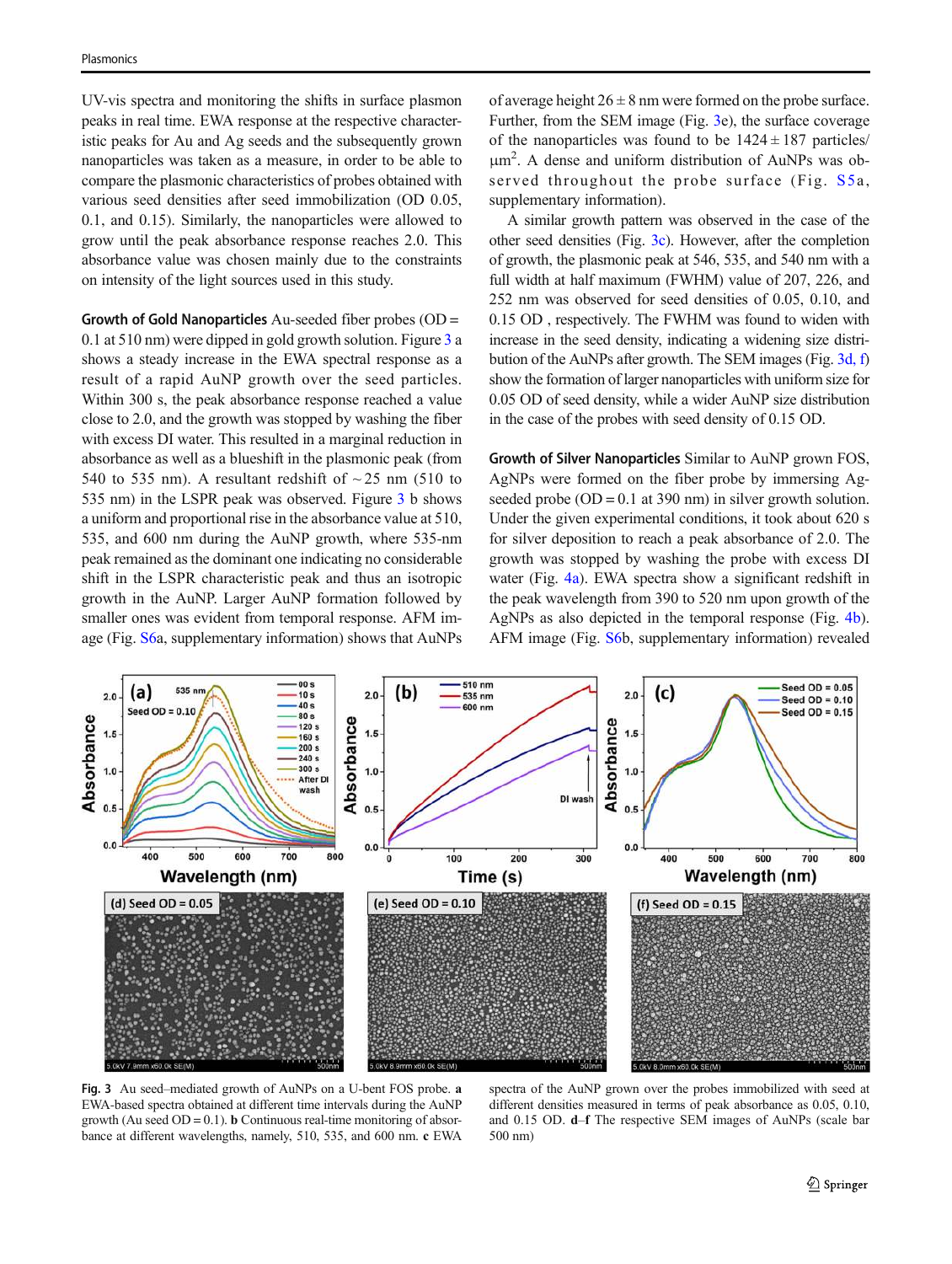<span id="page-5-0"></span>

Fig. 4 Ag seed–mediated growth of AgNPs on a U-bent FOS probe. a EWA-based spectra obtained at different time intervals during the AgNP growth (Ag seed  $OD = 0.1$ ). **b** Continuous real-time monitoring of absorbance at different wavelengths, namely, 390, 450, and 520 nm. c EWA

spectra of the AgNP grown over the probes immobilized with seed at different densities measured in terms of peak absorbance as 0.05, 0.10, and 0.15 OD. d–f The respective SEM images of AgNPs (scale bar 500 nm)

formation of relatively large AgNPs with a height of  $91 \pm$ 9 nm. Form SEM images (Fig. 4d), the surface coverage of AgNPs was found to be  $22 \pm 6$  particles/ $\mu$ m<sup>2</sup>. A less dense AgNP packing with uniform distribution was observed (Fig. S5b, supplementary information).

A different growth pattern was observed in the case of the other seed densities (Fig. 4c). A plasmonic peak at 605, 520, and 475 nm with a FWHM value of 425, 247, and 160 nm was observed for seed densities of 0.05, 0.10, and 0.15 OD, respectively. The plasmonic peak redshift and the FWHM values were inversely proportional to the seed density. The anisotropic growth is more evident from the SEM images (Fig. 4d–f) of the probes with seed density 0.05 OD, where the AgNPs are also significantly larger in comparison with the other two seed densities (given that the peak absorbance response of 2.0 after growth was taken as reference).

A comparison between the fiber optic probes with AuNPs and AgNPs shows a significantly lower density of NPs in the case of AgNPs, which is attributed to the higher extinction coefficient of Ag seeds. EDX analysis (Fig. S7 and Table S1, supplementary information) of AuNP- and AgNPcoated fiber surface showed the presence of bromine, confirming the CTAB capping over the NPs. Interestingly, the growth solutions at the end of each experiment were clear and transparent indicating that seeds were firmly attached on the surface without leaching from the probe surface. No NP growth was observed in the absence of seeds, confirming that seeds were essential to initiate the NP formation. Studies on the seed density variation show larger NPs with lesser surface coverage and smaller NPs with higher surface coverage for lower and higher seed densities, respectively (attributed to the limited supply of precursors). Additionally, to evaluate the influence of the light either propagating through or refracted out of the bend portion of the fiber on NP growth kinetics, the same experiments were performed (initial seed  $OD = 0.1$ ) in the absence of light (offline), and the spectra were recorded only at the end of 300 and 620 s for AuNP and AgNP probes, respectively. No considerable deviation in the spectral characteristics (Fig. S8, supplementary information) was observed, indicating that visible light had minimal or no effect on the NP growth kinetics. FOS probes with a seed density 0.1 OD were used in all subsequent studies.

#### LSPR Activity of the Plasmonic FOS Probes

The LSPR spectral characteristics of the plasmonic NPs grown on the FOS probes depend on their size, shape, composition, and inter-particle distance of NPs on the surface. More importantly, any change in the dielectric medium surrounding the NPs induces a shift in the extinction properties of the NPs [\[31](#page-9-0)]. This property of NPs is extremely useful in sensing the local refractive index changes in the microenvironment of the NPs. To evaluate the RI sensitivity, AuNP and AgNP grown FOS probes were dipped in sucrose solutions with increasing RI values ranging from 1.333 to 1.348 RIU with a step increase of 3 milli-RIU. Figure [5](#page-6-0)a and b represent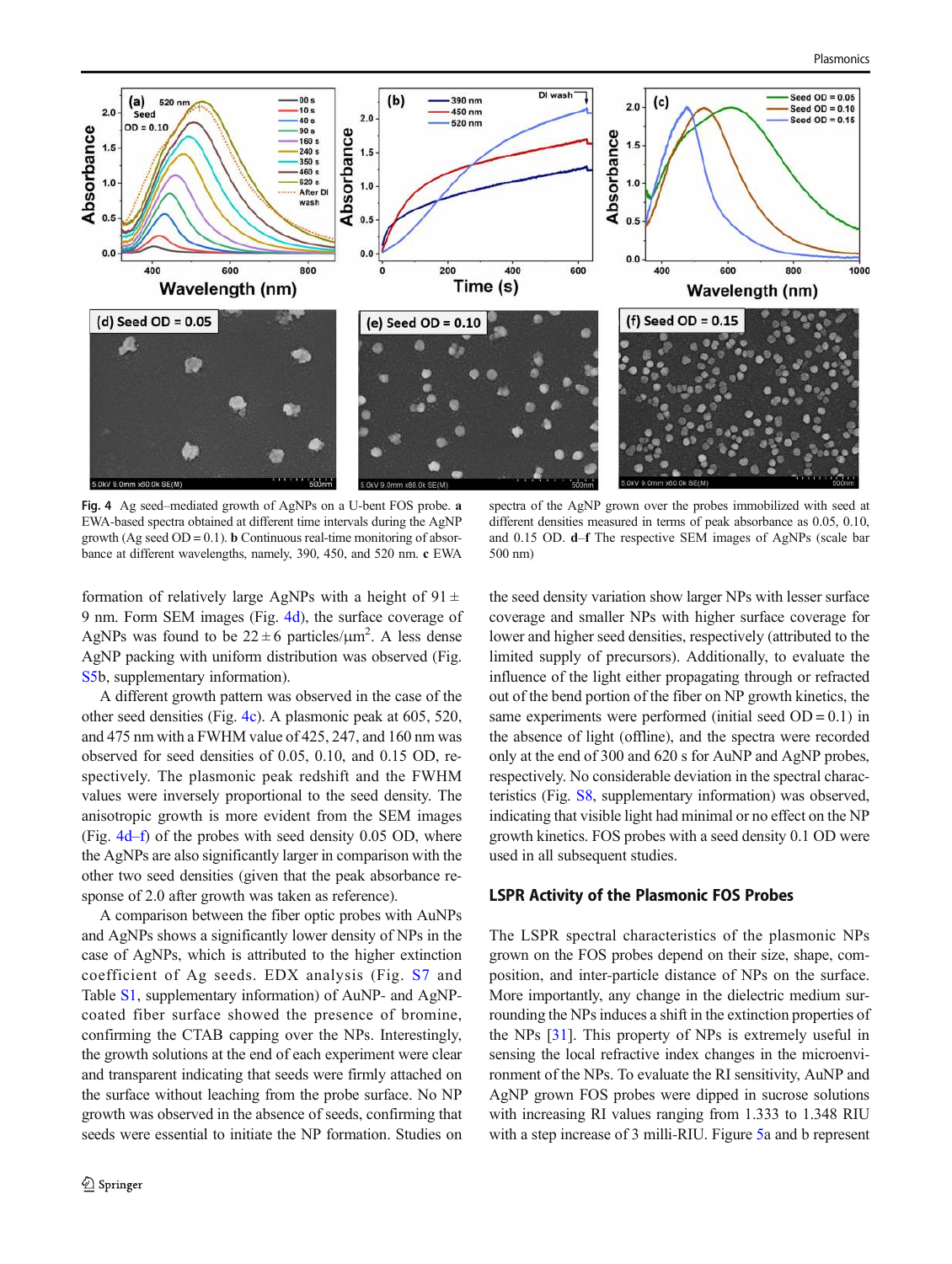<span id="page-6-0"></span>Fig. 5 LSPR-based RI sensitivity measurements. Absorbance spectral response from a AuNP and b AgNP grown FOS probes in the presence of sucrose solutions of increasing RI value. c Plasmon peak absorbance response from bare and plasmonic FOS probes for RI changes in the medium from 1.333 to 1.348 RIU. d Comparison of RI sensitivities of bare and plasmonic FOS probes obtained from liner regression fits



the LSPR spectral response obtained from AuNP and AgNP grown FOS probes, respectively. A significant increase in the absorbance spectral response was observed with the RI of the medium with a plasmon peak at 535 nm and 520 nm for AuNPs and AgNPs, respectively. RI sensitivity was defined as the ratio of absorbance response  $(\Delta A$  at peak wavelength) to change in RIU surrounding the nanoparticles. Figure 5 c shows the peak absorbance response obtained from bare (without nanoparticles), AuNP (1424 particles/ $\mu$ m<sup>2</sup>), and AgNP (22 particles/ $\mu$ m<sup>2</sup>) grown FOS probes against the refractive index values. RI sensitivity was estimated from the slope of a linear regression fit. The RI sensitivity was found to be 18.9, 15.8, and 4.7  $\Delta A/RIU$  for AuNPs ( $R^2 = 0.999$ ), AgNPs ( $R^2 = 0.997$ ), and bare ( $R^2 = 0.999$ ) probes, respectively (Fig. 5d). The RI sensitivity of AuNP probes was at least 7 to 9 times higher than nanopatterned gold-coated fiber probes fabricated using focused ion beam deposition technique reported elsewhere [\[32](#page-9-0)]. This RI sensitivity result obtained in this study was for probes with initial seed density of 0.1 OD. Additionally, the RI sensitivity can be improved by fine tuning the size, shape, and the number of AuNPs and AgNPs by identifying the optimum seed density and growth conditions.

# SERS Activity of the Plasmonic FOS Probes

U-bent FOS probes coated with plasmonic nanostructures offer a significant advantage of evanescent wave-based excitation of all the SERS active sites simultaneously unlike the conventional point-based measurements [[33](#page-9-0)]. In addition, sampling issues can be minimized by simply dipping the tip of the probe into a small sample volume to allow adsorption of the analytes of interest rather than drop-casting of samples on conventional flat SERS substrates. With an appropriate optical instrumentation for efficient collection of Raman scattered photons from the fiber probes, the simultaneous excitation of the entire SERS-active substrate as well as the ease in handling of samples, the SERS-active U-bent FOS probes could be invaluable for chemical and biosensing applications [\[34](#page-9-0)].

In this study, however, a simple setup consisting of a Raman spectrometer integrated with a 785-nm laser was used to evaluate the SERS activity and estimate the enhancement factors of AuNP and AgNP FOS probes. Thiophenol was used as Raman label and a self-assembled monolayer was obtained on the NP surface. The fiber surface was brought to the focal point of the laser and spectrometer (Fig. [6a](#page-7-0)) to acquire the Raman scattering spectra from neat thiophenol, AuNP, and AgNP grown probes. SERS spectra from the thiophenol molecules adsorbed to the plasmonic probes were obtained as shown in Fig. [6b](#page-7-0). Raman scattering spectral characteristic peaks at 422, 698, 998, 1022, 1077, and 1575 cm<sup>-1</sup> were observed corresponding to C–S stretching; C–H out of plane deformation; S–H bending with in-plane ring deformation, inplane deformation; C–S stretching with in-plane deformation; and C–C stretching modes, respectively [\[35](#page-9-0)]. Enhancement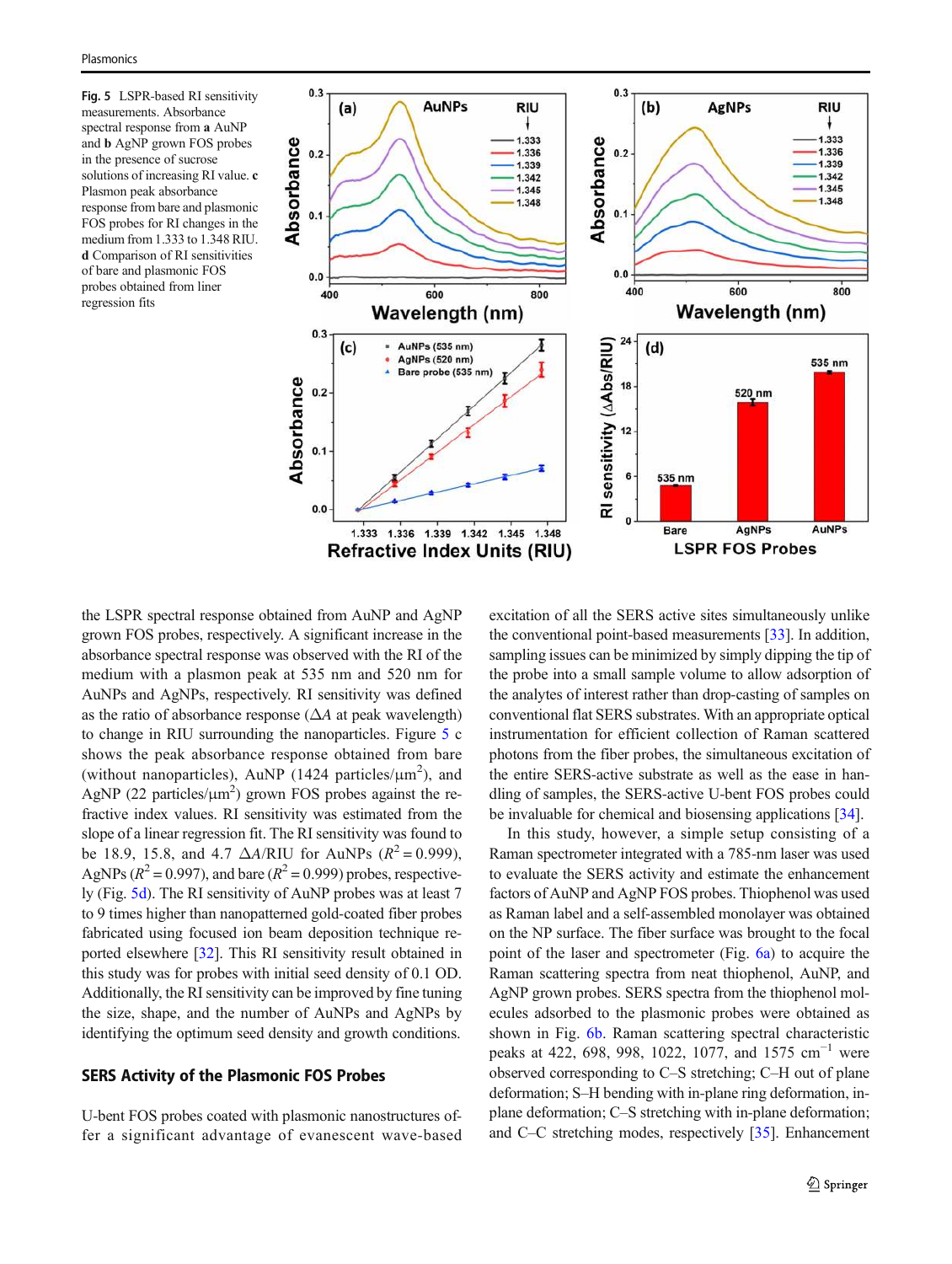<span id="page-7-0"></span>Fig. 6 a Schematic representation of SERS measurements using a Raman spectrometer. b Characteristic SERS spectra (intensity) of thiophenol that was adsorbed on AuNPs, AgNP fiber probes, and neat thiophenol



factors (EF) for the SERS activity of plasmonic probes were estimated by using the following equation:

 $EF = (I_{SERS} \times N_{Raman})/(I_{Raman} \times N_{SERS})$ 

where  $I_{\text{SERS}}$  and  $I_{\text{Raman}}$  are the Raman scattering intensities at a characteristic Raman shift of thiophenol on nanoparticles and Raman intensity from bulk solution (neat), respectively, normalized with respect to the laser optical power incident over a unit area and the spectral acquisition time.  $N<sub>SERS</sub>$  and  $N_{\text{Raman}}$  are the corresponding number of thiophenol molecules bound to the plasmonic probe and a neat thiophenol solution, respectively, excited by the laser over the cross-sectional area of the laser spot. EFs for AuNP and AgNP grown FOS probes were estimated from the respective Raman scattering spectral intensities at  $1575$  cm<sup>-1</sup>.

 $N_{\text{Raman}}$ , calculated from a thiophenol droplet on a cover slip exposed to 70-µm laser spot at the center, was  $1.1 \times 10^{-8}$  mol.  $N<sub>SERS</sub>$  for AuNP and AgNP grown fiber probes was calculated by assuming a self-assembled monolayer of thiophenol molecules with a density of 0.71 and 0.5 nmol/cm<sup>2</sup> over the gold and silver surface, respectively [\[36](#page-9-0), [37](#page-9-0)]. The NP size and density over the probes with a seed density of 0.1 OD were taken as mentioned previously. EF with respect to 1575  $cm^{-1}$  was calculated to be  $1.1 \times 10^6$  and  $1.3 \times 10^7$  for AuNP and AgNP grown fiber probes, respectively. Detailed calculations for EF are described in supplementary information. The enhancement factor for AuNP grown probes is comparable with that of gold optical antennas on optical fibers fabricated by focused ion beam method [\[38\]](#page-9-0). Further, in an optrode configuration, using evanescent wave excitation, these plasmonic fiber probes can

Fig. 7 Stability of AuNPs (a) and AgNPs (b) grown over the fibers evaluated by subjecting them to hydrochloric acid, sodium hydroxide, hexane, and DI water over an hour and simultaneously recording the temporal absorbance response at 535 and 520 nm, respectively. All the probes had an initial peak absorbance of 2.0 OD

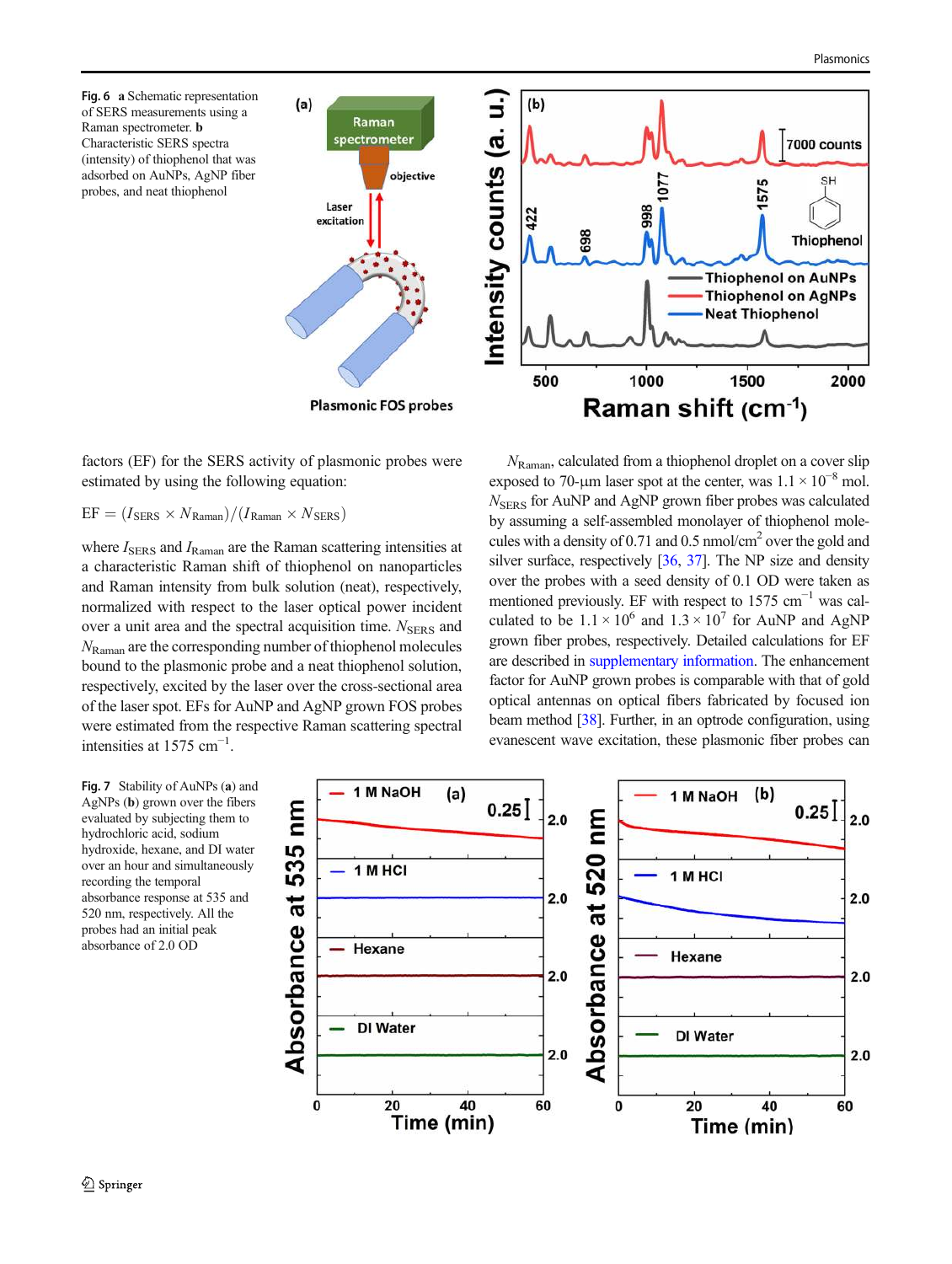<span id="page-8-0"></span>be used for remote SERS detection [\[39\]](#page-9-0). Hence, these seedmediated plasmonic FOS probes can be a potential alternative for a cost-effective SERS platform.

# Chemical Stability of Nanostructures

Plasmonic nanoparticles immobilized on a substrate are prone to desorption under harsh chemical conditions, and hence, it imposes a severe constraint on their utility in LSPR- and SERS-based applications [\[40](#page-9-0)–[42\]](#page-9-0). To evaluate the chemical stability, freshly prepared AuNP and AgNP grown individual FOS probes (amine-functionalized) were separately immersed in DI water, hexane, HCl (1 M), or NaOH (1 M) for 1 h. Changes in the LSPR peak (absorbance peak) of the nanoparticles were monitored in real time. The temporal response (Fig. [7a, b](#page-7-0)) shows that both AuNP and AgNP FOS probes were stable for 1 h in DI water and hexane. In HCl solution (acidic), AuNPs were found to be highly stable. However, AgNP FOS probes showed 18% decrement in initial absorbance. Further, in NaOH solution, (alkaline), both AuNP and AgNP probes were found to have 12.5% and 18% decrement in their initial absorbance, respectively. UV-visible spectra and SEM images (Fig. S9 and 10, supplementary information) confirmed that the drop-in absorbance is due to desorption of nanoparticles from the amine-functionalized FOS surface. This stability studies reveal that the nanoparticle grown FOS probes may be suitable for sensing and biosensing applications except at extreme pH conditions such as pH 0 or pH 14.

# Conclusion

In this study, we demonstrated a rapid and versatile seedmediated technique to grow gold or silver nanoparticles on fiber optic probes for LSPR-based sensing applications. This in situ method of growing nanoparticles on the fiber probe offers remarkable real-time control to precisely manipulate the seed density and growth kinetics and thus their plasmonic properties. Since the size and surface chemistry of seeds and the composition of growth solution play a crucial role in determining the final shape of nanoparticles, this in situ seedmediated growth technique facilitates a greater scope to synthesize a wide range of anisotropic nanoparticles on the fiber surface which may not be possible in solution phase due to aggregation issues.

Acknowledgments The authors thank Prof. A. Subrahmanyam (Department of Physics, Indian Institute of Technology Madras) for giving access to UV-visible and Raman spectrometer facility. We also acknowledge HR-SEM facility in Chemical Engineering, IIT Madras, funded by FIST grant from the Department of Science and Technology, Government of India. Hariharan Manoharan acknowledges the PhD scholarship from the Ministry of Human Resource Development, Government of India.

#### References

- 1. Lal S, Link S, Halas NJ (2007) Nano-optics from sensing to waveguiding. Nat Photonics 1:641–648. [https://doi.org/10.1038/](https://doi.org/10.1038/nphoton.2007.223) [nphoton.2007.223](https://doi.org/10.1038/nphoton.2007.223)
- 2. Caucheteur C, Guo T, Albert J (2015) Review of plasmonic fiber optic biochemical sensors: improving the limit of detection. Anal Bioanal Chem 407:3883–3897. [https://doi.org/10.1007/s00216-](https://doi.org/10.1007/s00216-014-8411-6) [014-8411-6](https://doi.org/10.1007/s00216-014-8411-6)
- 3. Polley N, Basak S, Hass R, Pacholski C (2019) Fiber optic plasmonic sensors: providing sensitive biosensor platforms with minimal lab equipment. Biosens Bioelectron 132:368–374. [https://doi.](https://doi.org/10.1016/j.bios.2019.03.020) [org/10.1016/j.bios.2019.03.020](https://doi.org/10.1016/j.bios.2019.03.020)
- 4. Yin M j, Gu B, An QF et al (2018) Recent development of fiberoptic chemical sensors and biosensors: mechanisms, materials, micro/nano-fabrications and applications. Coord Chem Rev 376: 348–392. <https://doi.org/10.1016/j.ccr.2018.08.001>
- 5. Long F, Zhu A, Shi H, Sheng J, Zhao Z (2015) Adsorption kinetics of pesticide in soil assessed by optofluidics-based biosensing platform. Chemosphere 120:615–620. [https://doi.org/10.1016/j.](https://doi.org/10.1016/j.chemosphere.2014.09.072) [chemosphere.2014.09.072](https://doi.org/10.1016/j.chemosphere.2014.09.072)
- 6. Mishra SK, Tripathi SN, Choudhary V, Gupta BD (2015) Surface plasmon resonance-based fiber optic methane gas sensor utilizing graphene-carbon nanotubes-poly(methyl methacrylate) hybrid nanocomposite. Plasmonics 10:1147–1157. [https://doi.org/10.](https://doi.org/10.1007/s11468-015-9914-5) [1007/s11468-015-9914-5](https://doi.org/10.1007/s11468-015-9914-5)
- 7. Huang Y, Zhu W, Li Z, Chen G, Chen L, Zhou J, Lin H, Guan J, Fang W, Liu X, Dong H, Tang J, Guan H, Lu H, Xiao Y, Zhang J, Wang H, Chen Z, Yu J (2018) High-performance fibre-optic humidity sensor based on a side-polished fibre wavelength selectively coupled with graphene oxide film. Sensors Actuators B Chem 255: 57–69. <https://doi.org/10.1016/j.snb.2017.08.042>
- 8. Zhao Y, Lei M, Liu SX, Zhao Q (2018) Smart hydrogel-based optical fiber SPR sensor for pH measurements. Sensors Actuators B Chem 261:226–232. <https://doi.org/10.1016/j.snb.2018.01.120>
- 9. Srivastava SK, Gupta BD (2010) Resonance-based Fiber optic temperature sensor. America (NY) 27:1743–1749. [https://doi.org/10.](https://doi.org/10.1364/JOSAA.27.001743) [1364/JOSAA.27.001743](https://doi.org/10.1364/JOSAA.27.001743)
- 10. Velázquez-González JS, Monzón-Hernández D, Moreno-Hernández D, Martínez-Piñón F, Hernández-Romano I (2017) Simultaneous measurement of refractive index and temperature using a SPR-based fiber optic sensor. Sensors Actuators B Chem 242:912–920. <https://doi.org/10.1016/j.snb.2016.09.164>
- 11. Ricciardi A, Crescitelli A, Vaiano P, Quero G, Consales M, Pisco M, Esposito E, Cusano A (2015) Lab-on-fiber technology: a new vision for chemical and biological sensing. Analyst 140:8068– 8079. <https://doi.org/10.1039/c5an01241d>
- 12. Dwivedi YS, Sharma AK, Gupta BD (2008) Influence of design parameters on the performance of a surface plasmon resonance based fiber optic sensor. Plasmonics 3:79–86. [https://doi.org/10.](https://doi.org/10.1007/s11468-008-9058-y) [1007/s11468-008-9058-y](https://doi.org/10.1007/s11468-008-9058-y)
- 13. Satija J, Punjabi NS, Sai VVR, Mukherji S (2014) Optimal design for U-bent fiber-optic LSPR sensor probes. Plasmonics 9:251–260. <https://doi.org/10.1007/s11468-013-9618-7>
- 14. Zamarreno CR, Matias IR, Arregui FJ (2012) Nanofabrication techniques applied to the development of novel optical fiber sensors based on nanostructured coatings. IEEE Sensors J 12:2699–2710. <https://doi.org/10.1109/JSEN.2012.2199750>
- 15. Sajanlal PR, Sreeprasad TS, Samal AK, Pradeep T (2011) Anisotropic nanomaterials: structure, growth, assembly, and functions. Nano Rev 2:5883. <https://doi.org/10.3402/nano.v2i0.5883>
- 16. Lohse SE, Burrows ND, Scarabelli L, Liz-Marzán LM, Murphy CJ (2014) Anisotropic Noble metal nanocrystal growth: the role of halides. Chem Mater 26:34–43. <https://doi.org/10.1021/cm402384j>